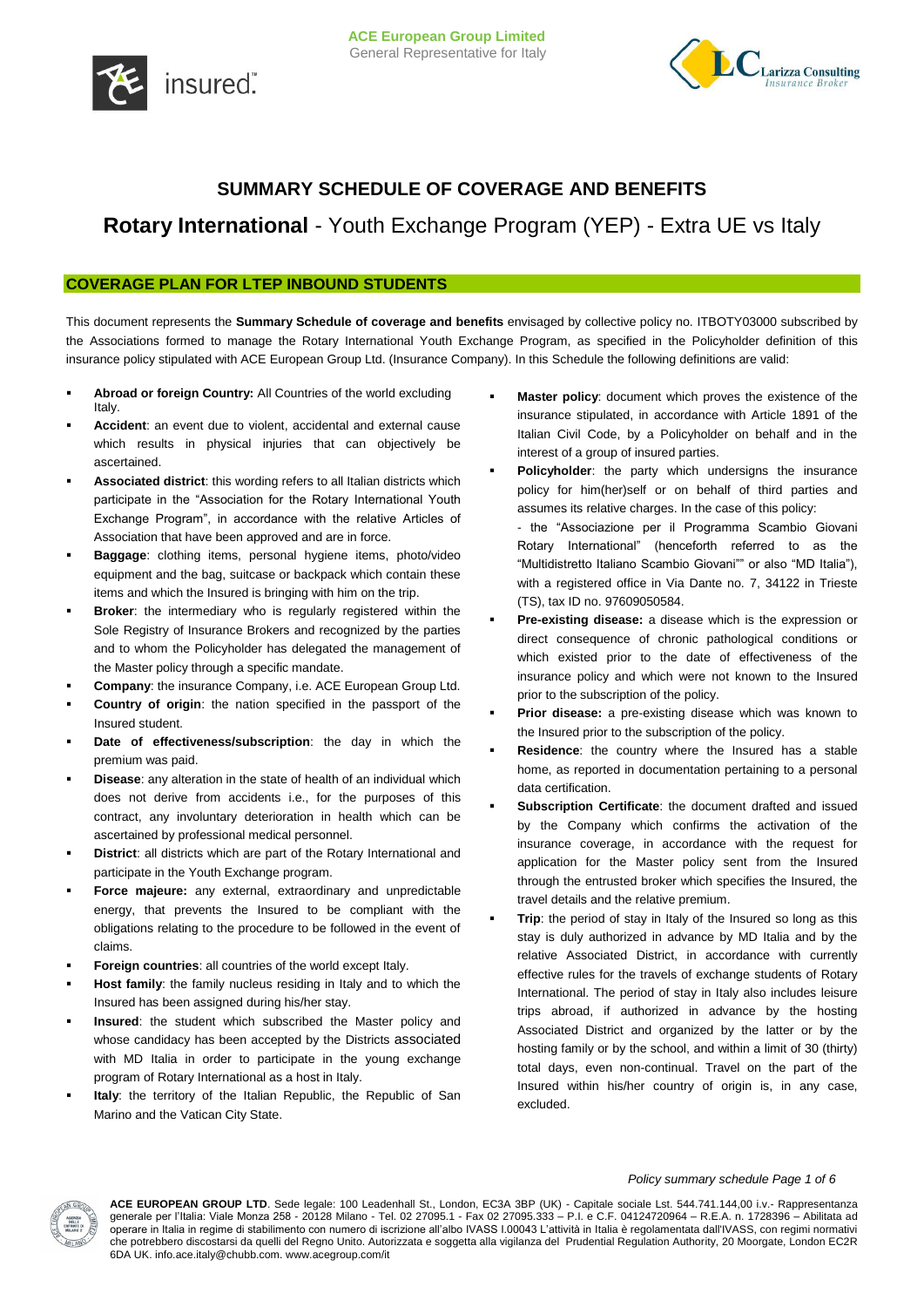

# **ELIGIBILITY**

All students aged under 30 (thirty) are eligible, whose applications have been accepted by the Member Districts of MD Italia, which participate in the Rotary International youth exchange program as guests.

# **PURPOSE OF THE INSURANCE**

The insurance coverage of this policy covers:

1. the period of Insured stay in Italy, seat of Rotary Youth Exchange Program (YEP), so long as the stay is *duly authorized in advance by MD Italia or by the relative Associated District, in accordance with currently effective rules for the travels of exchange students of Rotary International*.

The period of stay in Italy also includes leisure trips abroad, *if authorized in advance by the hosting Associated District and organized by the latter or by the hosting family or by the school, and within a limit of 30 (thirty) total days, even non-continual. Travel on the part of the Insured within his/her country of origin is, in any case, excluded.*

*2. the journey of the Insured from the moment he leaves his home / residence to go to the host Country and from the moment he leaves the host Country to return to his residence, as stated in the related travel documents.*

*This additional coverage period may not exceed a maximum of 48 h before the Insured arrival in Italy and 48 h after the Insured departure from Italy, with the exception of objective and external impediments that occurred during the journey, which can be duly documented and not attributable to the Insured's will, which prevent journey fulfillment within 48h.*

# **EFFECT AND DURATION OF COVERAGE**

The coverage will be effective from 00:00 h on Coverage effective date until 24:00 h on Coverage end date, as stated on Subscription Certificate and in any case, for a maximum period of 365 days from Coverage effective date.

The coverage is not effective when the Insured is abroad, with the exception of leisure travel that is *duly authorized in advance by the hosting Associated District and organized by the latter or by the hosting family or by the school, and within a limit of 30 (thirty) total days, even noncontinual*.

*The coverage is not applicable when the Insured is located within his/her country of residence/origin, except for the period in point 2 of section "PURPOSE OF THE INSURANCE" here above.*

# **INSURANCE COVER AND BENEFITS**

*In the event of a conflict between this document and the content of Insurance Terms and Conditions, the latter shall prevail.*

| <b>ASSISTANCE DURING THE TRIP</b>                                                  | INSURANCE LIMIT( $\epsilon$ )                                 | DEDUCTIBLE $(\epsilon)$ |
|------------------------------------------------------------------------------------|---------------------------------------------------------------|-------------------------|
| Telephone consultation with a doctor                                               | No limit                                                      | No.                     |
| Sending a doctor following telephone consultation with a doctor<br>(only in Italy) | Max.3 times per Insured                                       | No.                     |
| Medical transfer                                                                   | 4,000 per Insured                                             | 200 per claim           |
| Medical repatriation                                                               | 80,000 per Insured                                            | 200 per claim           |
| Repatriation of the Insured's body                                                 | 40,000 per Insured                                            | 200 per claim           |
| Evacuation for safety reasons                                                      | 80,000 per Insured                                            | 200 per claim           |
| Trip of a family member in the even the Insured is hospitalised                    | 4,000 per Insured (max. 75 $\epsilon$ per day/overnight stay) | 200 per claim           |
| <b>MEDICAL EXPENSES</b>                                                            | INSURANCE LIMIT $(\epsilon)$                                  | DEDUCTIBLE $(\epsilon)$ |
| Medical expenses in the event of an accident/illness                               | 944,500 per Insured                                           | No                      |
| - in the event of expenses for chiropractic care                                   | 400 per claim (max. 10 visits/ max. 40 per visit)             | <b>No</b>               |
| - in the event of expenses for emergency dental treatment                          | 300 per claim                                                 | No.                     |
| - in the event of an accident following amateur sports activities                  | 20,000 per Insured                                            | 40 per claim            |
| <b>DEATH AND PERMANENT TOTAL DISABLEMENT</b>                                       | INSURANCE LIMIT $(6)$                                         | DEDUCTIBLE $(\epsilon)$ |
| Death following an accident                                                        | 80,000 per Insured                                            | No.                     |

*Policy summary schedule Page 2 of 6*

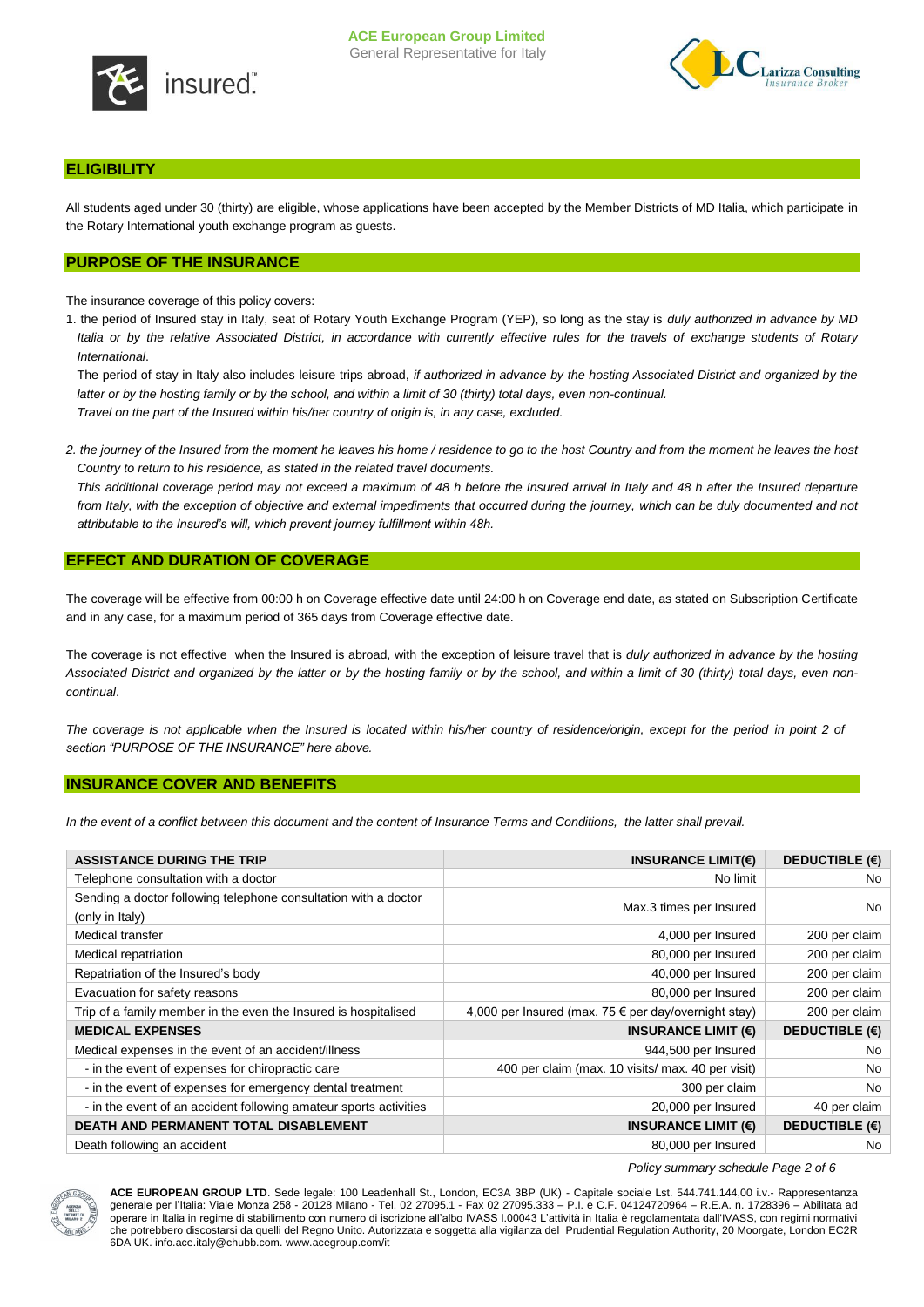



| Permanent disablement following an accident                                      |  | 80,000 per Insured                     | No.                     |
|----------------------------------------------------------------------------------|--|----------------------------------------|-------------------------|
| - in the event of the loss of one or more members                                |  | 100% of the insured limit of insurance | 200 per claim           |
| - in the event of the loss of one member                                         |  | 50% of the insured limit of insurance  | 200 per claim           |
| - in the event of the loss of the thumb and index finger of the<br>same hand     |  | 50% of the insured limit of insurance  | 200 per claim           |
| - in the event of quadriplegia                                                   |  | 100% of the insured limit of insurance | 200 per claim           |
| - in the event of paraplegia                                                     |  | 50% of the insured limit of insurance  | 200 per claim           |
| - in the event of hemiplegia                                                     |  | 50% of the insured limit of insurance  | 200 per claim           |
| in the event of accidents following amateur sports activities                    |  | 20,000 per Insured                     | No                      |
| <b>INTERRUPTION OF THE TRIP</b>                                                  |  | INSURANCE LIMIT $(\epsilon)$           | DEDUCTIBLE $(\epsilon)$ |
| Cover for the interruption of the trip                                           |  | 2,400 per Insured                      | 200 per claim           |
| <b>PROTECTION OF BAGGAGE AND PERSONAL EFFECTS</b>                                |  | INSURANCE LIMIT $(\epsilon)$           | DEDUCTIBLE $(\epsilon)$ |
| Theft/loss/damage/failure redelivery of baggage or of personal effects           |  |                                        | 150 per claim           |
| - limit of compensation per object                                               |  | 1,500 per Insured                      |                         |
|                                                                                  |  | 150 per claim                          | <b>No</b>               |
| Emergency replacement expenses due to late delivery of baggage (> 12h)           |  | 200 per claim                          | <b>No</b>               |
| PERSONAL LIABILITY                                                               |  | INSURANCE LIMIT $(\epsilon)$           | DEDUCTIBLE $(\epsilon)$ |
| Civil liability towards third parties for damage to objects, persons and animals |  | 400,000 per Insured                    | 200                     |

# **MAIN EXCLUSIONS AND LIMITATIONS**

The following is a list of the main exclusions and limitations, merely by way of example and is not limited to the same (for a full list of exclusions and limitations, refer to the Insurance Terms and Conditions):

- students above the age of 30 (thirty) cannot be insured:
- *trips to the country of residence/origin of the Insured;*
- *trips abroad not authorised by the host Member District;*
- *trips to a country where, at the time of departure, are subject to a prohibition or limitation (even temporary) issued by the competent Public Authority;*
- extreme trips to remote locations that can only be reached with the use of special vehicles;
- *the direct organisation of all of the services envisaged, or, in any event, without the prior authorisation of the Assistance Centre;*
- *illnesses which are a manifestation of or direct consequence of chronic or pre-existing conditions at the start of the trip and known by the Insured;*
- *drug addiction, HIV or AIDS;*
- *fraudulent intention, voluntary or premeditated acts by the Insured;*
- *the consequences of the abuse of alcohol or of the use of psychoactive drugs or narcotic drugs for non-medicinal purposes;*
- *participation in sports competitions or relative training, unless they are for recreational purposes;*
- practice of aerial or air-related sports in general, extreme sports, reckless pursuits and any sport exercised professionally or which, in any *event, entails direct or indirect payment.*

### *"OFAC" LIMITATION FOR COUNTRIES EXPOSED TO INTERNATIONAL SANCTIONS*

*The Insurer shall not be required to provide coverage or will be obliged to pay any compensation or pay any benefit under this policy if the provision of such coverage, the payment of such compensation or recognition of such benefit would expose the Insurer to penalties, prohibitions or restrictions provided for by the United Nations resolutions or trade and economic sanctions provided for by the laws or regulations of the European Union and individual countries that are part, of the United States of America or conventions international.*

*ACE European Group Limited is a subsidiary of Chubb Limited, a U.S. company listed on the NYSE. Consequently, ACE European Group Limited is subject to certain U.S. laws and regulations regulations in addition to EU, UN and national sanctions restrictions which may prohibit it from providing cover or paying claims to certain individuals or entities or insuring certain types of activities related to following countries and territories: Iran, Syria, North Korea, North Sudan, Cuba and Crimea.*



#### *Policy summary schedule Page 3 of 6*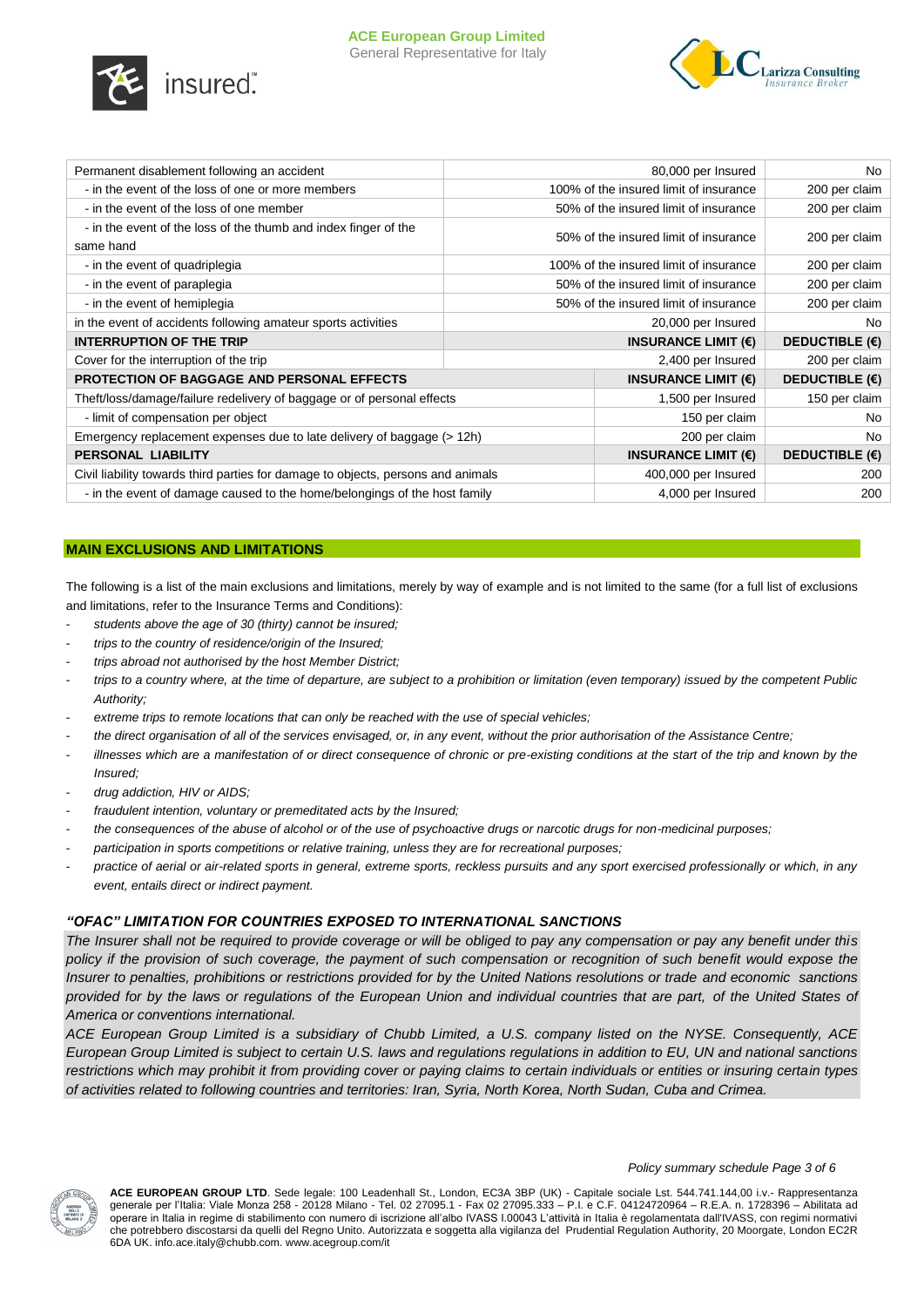



### **OBLIGATIONS OF THE INSURED IN THE EVENT OF A CLAIM**

#### **HOW TO REQUEST ASSISTANCE**

In the event of need, **the Insured must contact the Company's Assistance Centre,** open 24 hours, **by telephoning the following number: + 39 06.42.115.813.**

Specialist staff is available to intervene or to indicate the most appropriate procedure to solve any type of problem in the best way possible as well as authorising any expenses. If it is impossible to telephone the Assistance Centre, a fax may be sent to the following number + 39 06.48.189.60

**IMPORTANT: the Insured must not take any initiative without having first telephoned the Assistance Centre on: + 39 06.42.115.813. Any special cases duly documented are excluded. In the event that the insured is unable to contact the Assistance Centre in advance, even through third parties, it will be charge of the Insured to prove the urgency of the incurred costs and the inability to contact the Assistance Centre.**

#### **FOR CUSTOMER SERVICE and to MAKE A CLAIM**

The claim, complete with all documentation must be sent to the following address:

#### **ACE c/o Inter Partner Assistance S.A.**

Via B. Alimena, n. 111– 00173 Rome (ITALY)

In the event of requests regarding the claims procedure or the status of a claim, the following telephone number may be used: +39 06.42.115.813 on the following days and times: Monday – Friday 9.00-18.00h / Saturday 9.00-13.00h.

#### **For information on the effectiveness of the policy**:

CUSTOMER SERVICE ACE European Group Ltd. – A&H Back Office Viale Monza 258 – 20128 Milan (ITALY) Tel +39 06.42115.813 – Fax + 39 02 27095 581 email[: ace.italy.travel@chubb.com](mailto:ace.italy.travel@chubb.com) *Monday- Friday 9 am-6 pm – Saturday 9 am-1 pm*

### **HOW TO ACTIVATE THE POLICY**

When the student receives confirmation that his application has been approved from the host Member District, he/she may go to the following website [http://www.larizzaconsulting.com](http://www.larizzaconsulting.com/) and click on: "Rotary YEP", then:

- 1. read the Insurance Terms and Conditions of the Master policy no. ITBOTY03000\_RY0003;
- 2. enter his/her personal details and those relating to the stay in Italy on the appropriate form requesting subscription;
- 3. provide his/her consent to the processing of personal details and the required declarations requested;
- 4. pay the premium with a credit card. The policy premium is calculated on the basis of the duration of the Insured's stay in Italy, according to the following:

| <b>DURATION OF STAY</b>              | <b>GROSS PER CAPITA PREMIUM PER STUDENT</b>                      |
|--------------------------------------|------------------------------------------------------------------|
| Up to 3 (three) months               | 55 € per month or part of a month (of which taxes of $\in$ 4,20) |
| From 4 (four) months to 1 (one) year | <b>600 € for the entire year</b> (of which taxes of €45,79)      |

After completing the purchase process, the Insured will receive confirmation of the success of the transaction and subsequently via e-mail will receive the policy documents (Insurance Terms and Conditions and Summary schedule of coverage and benefits) including the Subscription Certificate, which must be signed and returned to the Broker authorised to manage the Master policy by e-mail t[o rye@larizzaconsulting.it](mailto:rye@larizzaconsulting.it) or fax to no. +39.02.34.53.76.95 or by post to LC Larizza Consulting srl Via Monte Rosa 19, 20149 Milan - Italy.

#### **RIGHT OF WITHDRAWAL**

The Insured will have the right to unilaterally withdraw from the policy, without having to specify the reason:

- within 48 (forty-eight) hours prior to the date of arrival in Italy;
- *Policy summary schedule Page 4 of 6* - only in cases in which the policy has been purchased in the 14 (fourteen) day period prior to the date of arrival in Italy, the above-cited right can also be exercised after the date of arrival in Italy. In this case, the right of withdrawal may be exercised for a 14 (fourteen) day period from the date of purchase/subscription to the Master policy.